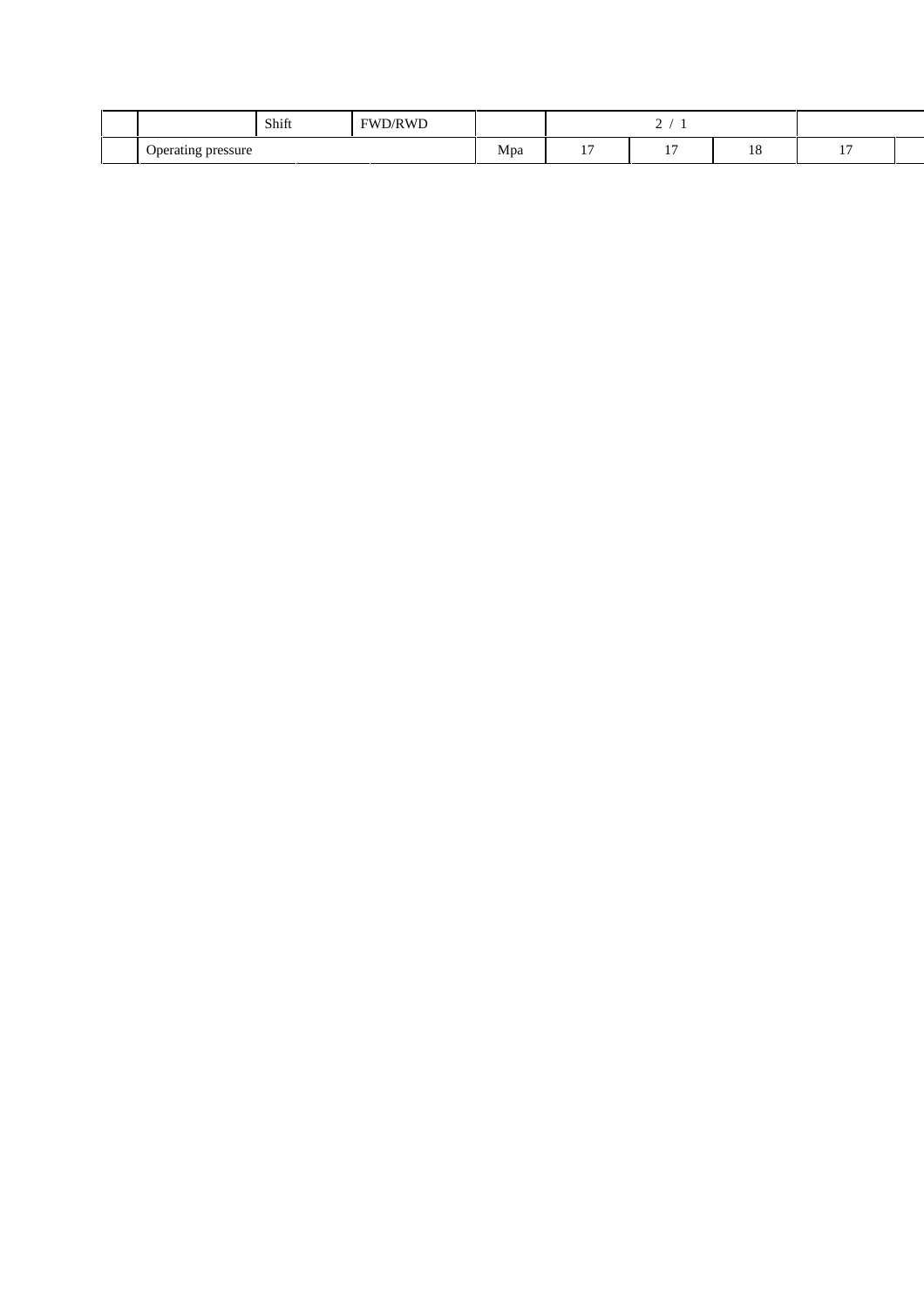|                       | Model                                                        |                   |                          |        | CPCD40-L               | CPCD45-L | CPCD50-L | CPCD40-LF | CP             |
|-----------------------|--------------------------------------------------------------|-------------------|--------------------------|--------|------------------------|----------|----------|-----------|----------------|
|                       | Power type                                                   |                   |                          |        |                        |          |          | Diesel    |                |
|                       | Rated capacity                                               |                   |                          | kg     | 4000                   | 4500     | 5000     | 4000      |                |
|                       | Load center                                                  |                   | mm                       | 500    |                        |          |          |           |                |
| Dimensions            | Lift height                                                  |                   |                          |        |                        | 3000     |          |           |                |
|                       | Free lift height                                             |                   |                          |        | 150                    |          |          |           |                |
|                       | Fork size                                                    |                   |                          | mm     | 1070×150×55            |          |          |           | 107            |
|                       | Fork spread outside<br>Min./Max.                             |                   |                          | mm     | 300/1200               |          |          |           | 3              |
|                       | Mast tilt angle                                              |                   |                          |        | $6^{\circ}/12^{\circ}$ |          |          |           |                |
|                       | Front overhang                                               |                   |                          | mm     | 562                    |          |          |           |                |
|                       |                                                              |                   | Length to face of fork   |        | 3091                   | 3091     | 3125     | 3091      |                |
|                       |                                                              | Length with fork  |                          |        | 4182                   | 4182     | 4216     | 4182      |                |
|                       |                                                              | Overall width     |                          |        | 1485                   |          |          |           |                |
|                       | Overall<br>dimensions                                        | Wheel width       |                          |        | 1465                   |          |          |           |                |
|                       |                                                              |                   | Mast lowered height      |        | 2380                   |          |          |           |                |
|                       |                                                              |                   | Mast extended height     |        | 4250                   |          |          |           |                |
|                       |                                                              |                   | Overhead guard height    |        | 2290                   |          |          |           |                |
|                       | Turning radius                                               |                   |                          |        |                        | 2790     |          | 2790      |                |
|                       | Min, right angle aisle width                                 |                   |                          | mm     | 3415                   | 3415     | 3460     | 3415      |                |
|                       |                                                              |                   | Forward I                |        | 15/14                  |          |          |           |                |
|                       | No load/full load                                            | Travel speed      | Forward II<br>Backward I | km/h   | 22/20<br>15/14         |          |          |           |                |
| Performance           |                                                              | Lift speed        |                          | mm/sec | 480/450                | 480/450  | 480/430  | 480/450   |                |
|                       |                                                              | Max. gradeability |                          |        | 20/19                  | 18/17    | 17/16    | 20/19     |                |
|                       | Max. drawbar pull                                            |                   |                          | KN     |                        | $21\,$   |          |           |                |
|                       | Self weight                                                  |                   |                          |        | 6450                   | 6770     | 7050     | 6450      |                |
|                       |                                                              | Front             |                          |        | 300-15-18PR            |          |          |           | 300            |
|                       | <b>Tires</b>                                                 | Rear              |                          |        | 7.00-12-12PR           |          |          |           | 7.00           |
| Wheel & Tire          |                                                              | Front             |                          |        | 1180                   |          |          |           |                |
|                       | Tread                                                        | Rear              |                          |        | 1190                   |          |          |           |                |
|                       | Wheelbase                                                    |                   |                          | mm     | 2000                   |          |          |           |                |
|                       | Mast<br>Min.ground clearance<br>(no load/full load)<br>Frame |                   |                          |        |                        | 175/145  |          |           |                |
|                       |                                                              |                   |                          | mm     | 190/180                |          |          |           |                |
| Drive units & control | <b>Battery</b>                                               |                   |                          | V/AH   | 2-12V/80AH             |          |          |           | $2 - 1$        |
|                       | Model                                                        |                   |                          |        | A-6BG1QC-05            |          |          |           | R <sub>4</sub> |
|                       |                                                              | Rated output      |                          |        | 68/2000                |          |          |           |                |
|                       |                                                              | Rated torque      |                          |        | $340/1400 \sim 1600$   |          |          |           | 280/           |
|                       | Engine                                                       |                   | No.of cylinder           |        | $\sqrt{6}$             |          |          |           |                |
|                       |                                                              | Bore×stroke       |                          |        | $105\times125$         |          |          |           |                |
|                       |                                                              | Displacement      |                          |        | 6494                   |          |          |           |                |
|                       |                                                              |                   | Fuel tank capacity       |        | 90                     |          |          |           |                |
|                       | Transmissions                                                | Type              |                          |        | Hydraulic              |          |          |           | $\mathbf{H}$   |